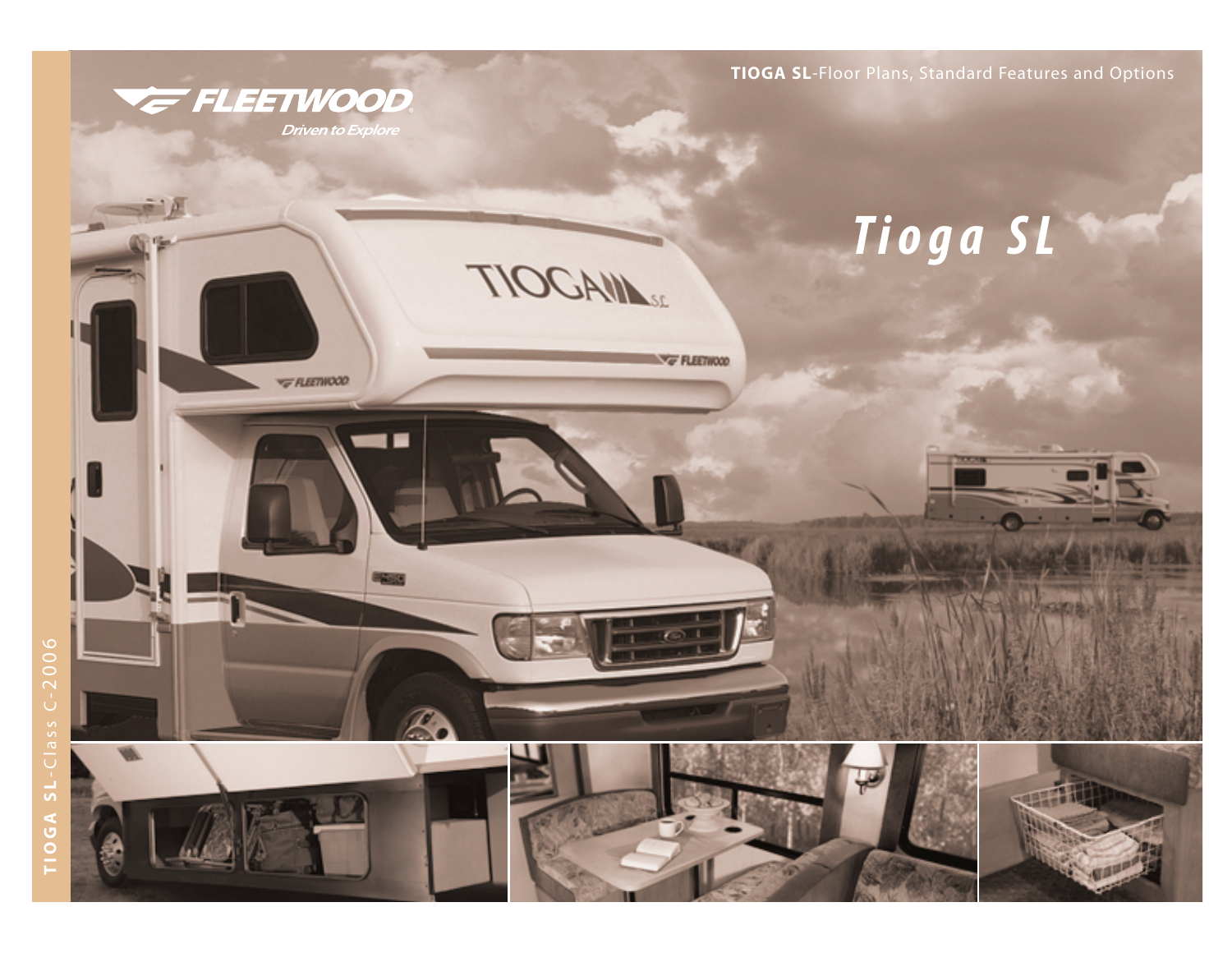# Floor Plans

## **29S**

Single Slide-Out Sleeping Accommodations: 5\*



Interior Storage Capacity: 136 cu. ft. xterior Storage Capacity. 82 Interior Storage Capacity: 136 cu. ft. Exterior Storage Capacity: 82 cu. ft.





nterior Storage Capacity: 97 Exterior Storage Capacity: 78 Interior Storage Capacity: 97 cu. ft. Exterior Storage Capacity: 78 cu. ft.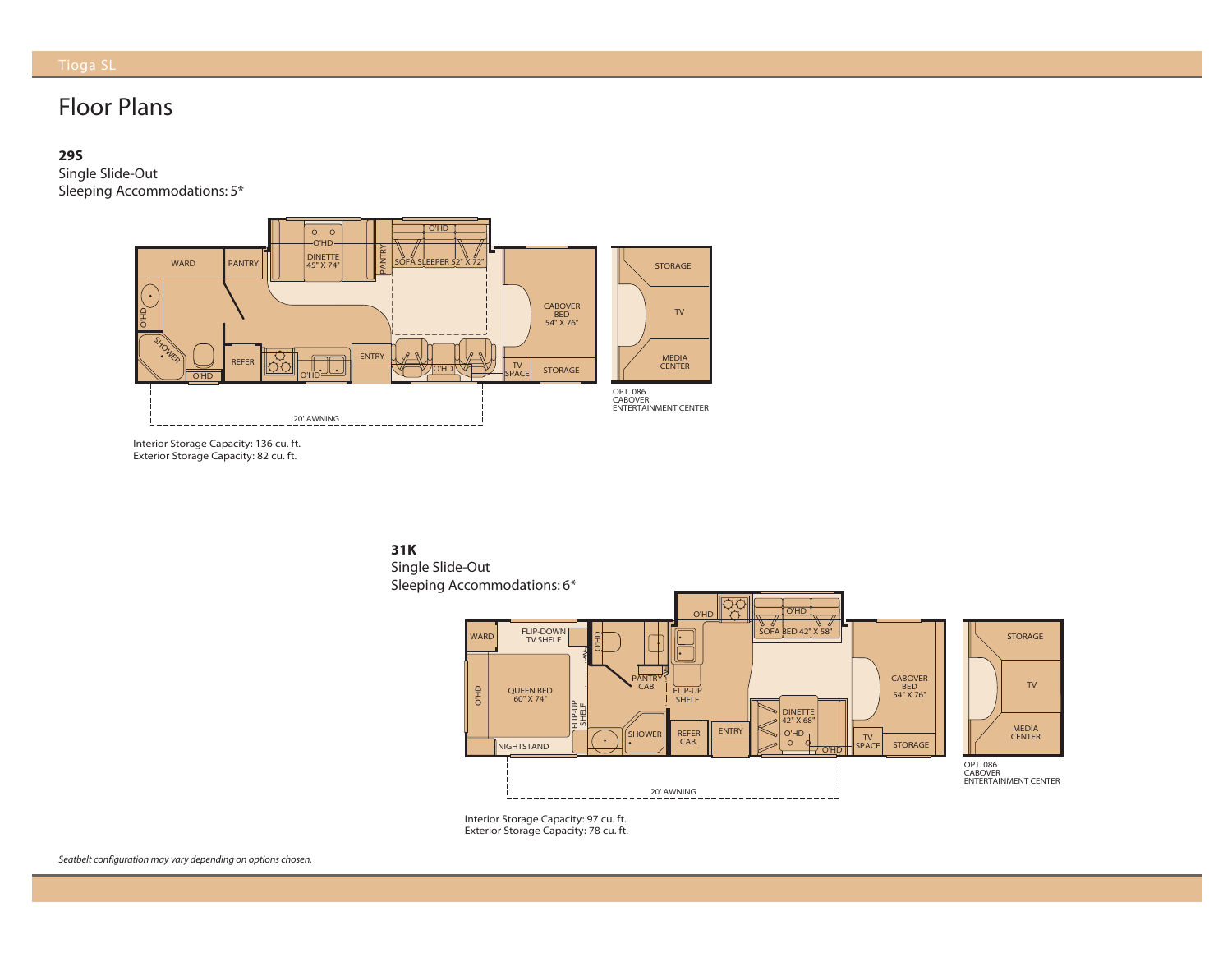## F FLEETWOOD.

## **30U**

Double Slide-Out Sleeping Accommodations: 4\*



## **31W**



Interior Storage Capacity: 101 cu. ft. Interior Storage Capacity: 101 cu. ft. Exterior Storage Capacity: 61 cu. ft. Exterior Storage Capacity: 61 cu. ft.



*\*Sleeping accommodations are based on designed sleeping areas and may be greater than Sleeping Capacity Weight Rating (SCWR) found on the Cargo Carrying Capacity label located in each RV. Sleeping accommodations are based on standard layout. Optional furniture may increase or decrease sleeping accommodations.*

**STORAGE** 

MEDIA **CENTER** 

 $T<sub>1</sub>$ 



## Setting the Standard in Motor Home Quality.

**Fleetwood® prototypes are exposed to thousands of miles of durability testing. Those components that don't survive are redesigned until they do.** This sets our standard in safety and durability.

**<sup>1</sup> Royal Tuff-Ply roofing technology is one of the most durable roofing materials on the market and also reflects sunlight to reduce chalking.** White roof material minimizes heat build-up, keeping the temperature cool and comfortable.

**2 Reliable TuffPEX® plumbing runs throughout each vehicle creating a durable seal on all internal tubing. TuffPEX® assures water flow and functions in colder temperatures.** The TuffPEX® system is an industry leader in quality plumbing.

**3 For each outer wall, Fleetwood uses one seamless, solid piece of its exclusive Tuff-Coat® fiberglass composite. It resists UV rays, cracks and impacts.**Our products look newer longer and that's a big plus at resale time.

**4 To assure a strong, weather-resistant structure, Fleetwood Vacu-bonds® all sidewalls, floors and ceilings to a durable aluminum or steel frame.** The Vacu-bond® process is unmatched by many competitors.

**5 High Density block foam insulation is precisely cut to fit between framing members.** This insures maximum insulation throughout the vehicle.

**6 Aluminum constructed floor support trusses are laminated with a moisture resistant and easy to clean fiberglass skin.** This helps to further insulate and provides sound reduction.

*Drawings are for illustrative purpose only to highlight aspects of motor home construction. Actual motor home design depends on model and is subject to change.*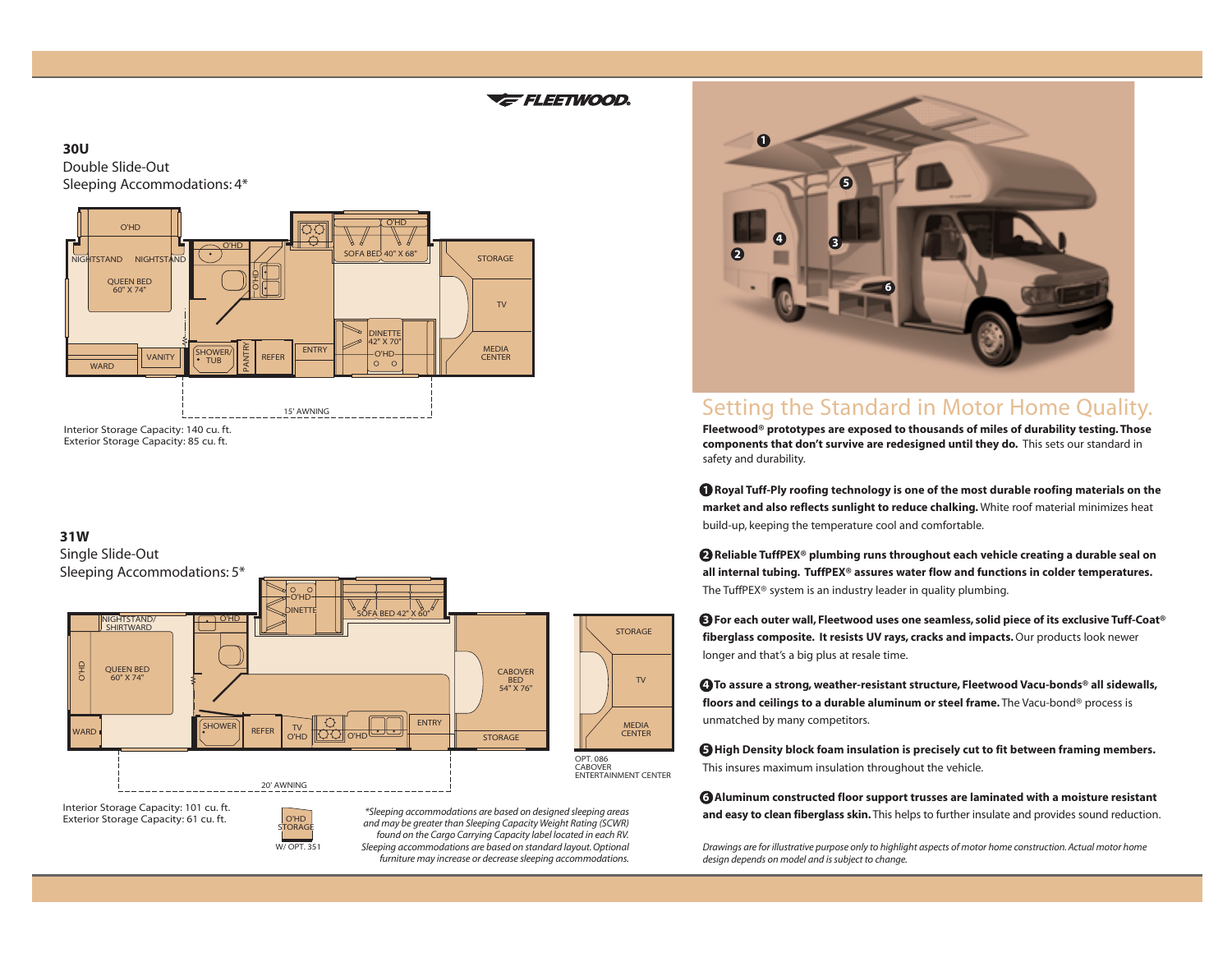# Standard Features

### Interior Exterior

- **THROUGHOUT**
- **Deluxe Roller Bearing, Full Extension Drawer Guides • Quality Constructed Furniture**
- **by Flexsteel®**
- 6 Gallon Water Heater, Electronic Ignition, Propane
- 12V Water Pump, Demand Operation
- 15,000 BTU Ducted Air Conditioner
- 30,000 BTU Furnace, Auto-Ignition, Ducted,Wall Mtd.Thermostat
- AC/DC Load Center w/12V Converter/Battery Charger

## **DRIVER CONVENIENCE**

- **3-Point Seat Belts at Driver**
- **& Front Passenger Seats**
- **Custom Dash Appliques**
- **Driver/Front Passenger Ultraleather™ Flexsteel® Adjustable/Reclining Bucket Seats w/Armrest**

### **LIVING ROOM**

- **Day/Night Pleated Shades**
- **Dinette,Convertible for Sleeping (N/A 31W) • Large Viewing Window at Dinette**

## **GALLEY**

- **Drawer Boxes w/Real Wood Construction**
- **Kitchen Convenience Package: Spice Rack, Knife Holder, Paper Towel Holder, Sink Cover/Cutting Board, Silverware Drawer**

### **BEDROOM**

- **Innerspring Mattress**
- **Night Pleated Shades**
- Bedspread w/Pillow Shams

## **BATHROOM**

- **Bath Door w/Residential Passage Lock and Towel Bars**
- **Skylight/Roof Vent w/12V Fan**
- Large Sink w/Dual Control Faucet

## **SAFETY/CONVENIENCE**

- Carbon Monoxide Detector/Alarm
- Lap Belts at Select Living Area
- 

- 10 ABC Fire Extinguisher
- 

Battery Condition Check, Holding Tank Levels, Fresh Water Tank Level, Propane Tank Level, All Level Readings in **<sup>1</sup> ⁄4** Increments, Direct Spark Ignition Water Heater Switch w/Lighted Indicator,Water Pump Switch w/On Indicator Light, Battery **• In Dash AM/FM Radio w/CD Player**

# • 4 Speakers, (2 in Cab Doors,

on Monitor Panel

Galley & Lavy

2 Ceiling Mounted) • 54" X 76" Cabover Bed w/Patented Slider Bunk Operation, Privacy Curtain,Roof Vent,Ladder &

• Auxiliary Battery, Disconnect Switch

• Carpet w/Pad & Vinyl Flooring in

• Deluxe Interior Decor Choices • Monitor Panel: Auxiliary & Chassis

### **• Sofa w/Armrests & Snack Tray/Convertible for Sleeping**

• 2 Cup-Holders in Dinette • 19" Color TV w/Remote & DVD/VCR Player

## **• Microwave/Convection Oven**

**• Water Filtration System** • 3-Burner Range w/High-Output/ Piezo Ignitor & Oven • Decor Wall Border • Dometic® 8 cu. ft.

## • Decorative Reading Lights • Queen Bed (N/A 29S)

- Roof Vent
- Marine Toilet • Medicine Cabinet w/ Wood Construction • Molded ABS Shower Surround/Pan

Seating Positions • Large Entry Assist Handle • Propane Detector/Alarm

Disconnect Switch, Generator Start/Stop Switch & Hour Meter • Mortise & Tenon Doors w/Hardwood Frames • Water Heater Bypass Valve-Fresh Water System Winterization • Water Pump Controller, On/Off Switches at Galley & Lavy

Sliding Side Windows(N/A 30U) • Coach Support Systems • Driver/Front Passenger Airbag Supplemental Restraint System • Power Windows & Door Locks

• Ceiling Lights w/Wall Switches • Swivel Base Lounge Chair w/Dual Lock Position • Telephone/Modem Jack w/Exterior Jack Input

Refrigerator/Freezer • Flip-Top Extension (Select Models) • Rangehood w/Light & Fan • Residential Size Double Bowl Sink • Single Lever Faucet • Soap Dispenser

• TV Shelf w/12V & Cable Jacks, AC Receptacle

• Shower Head w/Flexible Hose Extension • Wall Mounted Mirror

• Smoke Detector/Alarm

### **THROUGHOUT • High-Gloss Tuff-Coat® Smooth Fiberglass Exterior • Laminated Aluminum Basement Truss System • Outstanding Exterior Graphics and Styling**

## **AUTOMOTIVE**

**• Alcoa Aluminum Wheels • Ford® E450 Chassis, 6.8L Triton® V10 w/305 hp, Dual Airbags, 4W Anti-Lock Brakes, Automatic 5-Speed Transmission w/Overdrive • Full Size Spare Tire w/Carrier • Rear Fuel Fill**

• Auxiliary Emergency Start Assist Switch on Dash

## **SAFETY/CONVENIENCE**

**• Breakaway Side Mirrors w/Power Adjust & Heat Control • High Mounted Large Taillights • Power Entry Step**

## **• Radius Tinted Windows**

- **STORAGE • EZ Store Compartment on Slide-Outs (Select Models) • Painted Aluminum Skin**
- **One-Piece Molded Fiberglass Front-End Cap • Powder Coated Steel Running Boards with Custom Molded Wheel Trims • Royal Tuff-Ply Radius Roof w/Ducted A/C**

# **Options**

**THROUGHOUT**  • 15,000 BTU A/C w/Heat Pump • LCD Back-up Monitor w/One-Way Audio

# Fleetwood Advantages

*• Complete TuffPEX® Plumbing System*

*• Royal Tuff-Ply UV-Resistant Heat/Cold Insulated Roofing Technology*

• Cab-Over Entertainment System: 24" TV, Hi-Fi VCR and DVD Player w/Home Theater Sound & Media Storage Center (Standard on 30U)

• 30-Amp, 30' Long Shore-Line Power Cord, Compartment Storage • AC Duplex GFI Receptacle on

• Chassis Supplied: Heating & Air Conditioning, Cigarette Lighter/ 12V Power Supply, Intermittent Windshield Wipers, Power Steering w/Tilt Wheel, Cruise Control, Sunvisors (2), Dome Light, Beverage Cup-Holders, Map Pocket • Dual 6V Deep Cycle Auxiliary

• Amber Porch Light w/Interior Switch

**and Paddle Latches • Stainless Steel Hinges on Exterior Luggage Doors**

• Molded Rear Wall/Ceiling

**LIVING ROOM**

Patio Side

Batteries

**• Patio Awning** • City Water Hook-Up • DSS Manual Lift Satellite Dish w/Elevation Sensor • EZ Glide® Slide-Out System • Large 1" (Inside Diameter)

## Water Tank Drain

- Onan® 4.0kW Microquiet Generator • Rear Ladder
- Utility Compartment w/Exterior Shower & Holding Tank Dump Valves

## • Trailer Hitch w/7-Point Electrical Hook-Up†

† The chassis manufacturer recommends the installation of a supplemental brake control system to activate the brakes on the vehicle or trailer you are towing. Hitch receiver ratings expressed are maximum for the hitch receiver installed and may require the purchase of additional equipment that is dependant on the weight of the towed load. Consult with hitch receiver manufacturer for further information.

• Entry Door w/Screen Door & Deadbolt Lock • GFI Circuit Protection in Galley,Lavy, Patio Receptacles

Battery Compartment Container & Lid Easy Access for Battery Maintenance & Electrical Components Check

- Transition Trim
- Molded Rear Wheel Trim Flares • Side-Walls Framed w/1**<sup>1</sup> ⁄2**"
- Aluminum Tubing
- Steel Powder-Coated Rear Bumper

## **EXTERIOR**

• Exterior Entertainment Center w/AM/FM/CD Player and Auxiliary Speaker, Coax Cable & 12V/110 Receptacles

- *Vacu-bond® Floor • Vacu-bond® Walls w/Smooth High-Gloss Exterior Tuff-Coat®*
- *Fiberglass*

## • Molded Cross-Link Polyethylene **• Vacu-bond® Hull Lamination Process** • Corrosion Resistant Aluminum Tube Hull Framing • Heated Holding Tanks in Basement Compartments

- 
- 

# **Luggage Doors w/Strut Assist BODY STRUCTURE**

## **VE FLEETWOOD**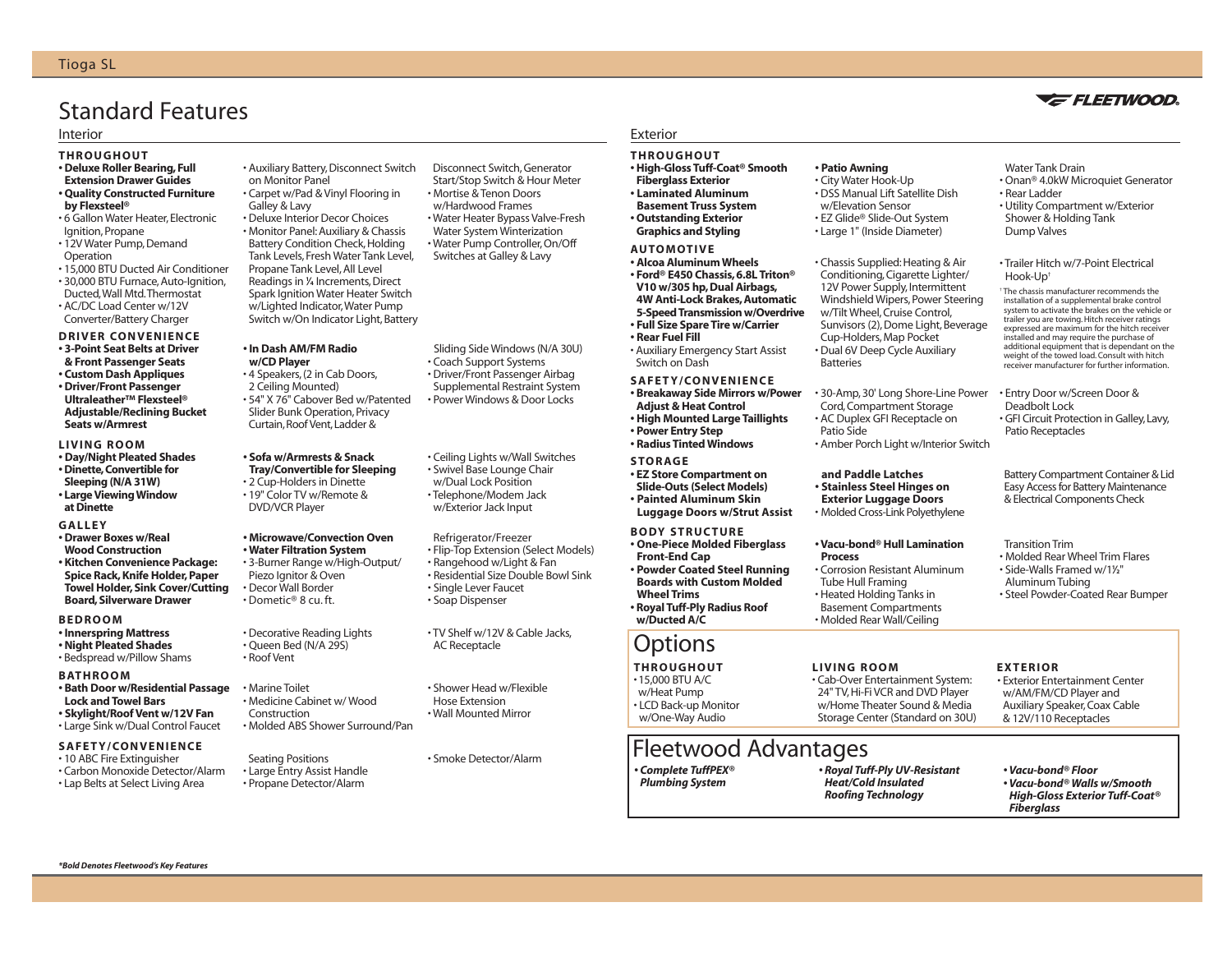## Weights and Measurements

| <b>FORD® CHASSIS</b>                         | <b>29S</b> | 30U    | 31K    | 31W    |
|----------------------------------------------|------------|--------|--------|--------|
| <b>Engine Displacement (Liters)</b>          | 6.8        | 6.8    | 6.8    | 6.8    |
| <b>Wheelbase (Inches)</b>                    | 198        | 206    | 214    | 214    |
| GVWR (lbs) <sup>1</sup>                      | 14,050     | 14,050 | 14,050 | 14,050 |
| <b>Front GAWR (lbs)<sup>2</sup></b>          | 4,600      | 4,600  | 4,600  | 4,600  |
| Rear GAWR $(lbs)^2$                          | 9,450      | 9,450  | 9,450  | 9,450  |
| <b>Base Weight (lbs)</b> <sup>3</sup>        | 11,900     | 12,250 | 12,000 | 12,000 |
| $GCWR$ (lbs) <sup>4</sup>                    | 17,550     | 17,550 | 17,550 | 17,550 |
| <b>Hitch Rating Weight (lbs)<sup>+</sup></b> | 3,500      | 3,500  | 3,500  | 3,500  |
| Tongue Weight (lbs) <sup>+</sup>             | 350        | 350    | 350    | 350    |
| <b>Fuel Capacity (gal)</b>                   | 55         | 55     | 55     | 55     |

## **DIMENSIONS AND CAPACITIES**

| Overall Length <sup>5</sup>                    | 30'1" | 30'6'' | 31'4" | 31'4" |
|------------------------------------------------|-------|--------|-------|-------|
| <b>Overall Height (with A/C)</b>               | 11'4" | 11'4"  | 11'4" | 11'4" |
| Overall Width (maximum) <sup>6,7</sup>         | 102"  | 102"   | 102"  | 102"  |
| <b>Interior Height (maximum)</b>               | 79"   | 79"    | 79"   | 79"   |
| Interior Width (maximum)                       | 96"   | 96"    | 96"   | 96"   |
| <b>Fresh Water Holding Tank (gal)</b>          | 30    | 30     | 30    | 35    |
| <b>Grey Water Holding Tank (gal)</b>           | 37    | 35     | 44    | 35    |
| <b>Black Water Holding Tank (gal)</b>          | 49    | 35     | 30    | 35    |
| Appliance Propane Tank (gal) (WC) <sup>8</sup> | 14    | 14     | 14    | 14    |
| <b>Water Heater Tank (gal)</b>                 | 6     | 6      | 6     | 6     |

**Liquid Weight Reference:** Water (gal) = (8.3 lbs/3.8 kgs) Fuel (gal) = (6.1 lbs/2.8 kgs) Propane (gal) = (4.2 lbs/1.9 kgs) **Metric Conversion:** Multiply pounds x 0.453 to obtain kilograms. Multiply gallons x 3.785 to obtain liters.

| <b>CHASSIS</b>                              |                                                           |
|---------------------------------------------|-----------------------------------------------------------|
| <b>Model:</b> Ford® E450 Chassis            | <b>Transmission:</b> 5-Speed Automatic w/Overdrive 5R110W |
| <b>Engine:</b> 6.8L Triton <sup>®</sup> V10 | <b>Alternator Amps: 130 Amp</b>                           |
| <b>Torque:</b> 420 lb-ft $@$ 3250 RPM       | Horsepower: 305HP                                         |



- 1. GVWR (Gross Vehicle Weight Rating) is the maximum permissible weight of this fully loaded motor home.The GVWR is equal to or greater than the sum of the unloaded vehicle weight plus the cargo carrying capacity.
- 2. GAWR (Gross Axle Weight Rating) is the maximum permissible loaded weight a specific axle is designed to carry.
- 3. Base Weight is the estimated weight of the motor home without fuel, options, water, cargo or passengers.
- 4. GCWR (Gross Combined Weight Rating) is the value specified by the motor home manufacturer as the maximum allowable loaded weight of this motor home with its towed vehicle.Towing and braking capacities may be different. Refer to Fleetwood and chassis manufacturer's manuals for complete information.
- 5. Length taken from front bumper to rear bumper (excludes accessories).

6. Excludes safety equipment and awnings.

- 7. Motor homes feature a body-width over 96" which will restrict your access to certain roads. Before purchasing, you should research any state and/or province road laws which may affect your usage.
- 8. Tank manufacturer's listed water capacity (WC). Actual propane capacity is 80% of water listing as required by the safety code.
- † The chassis manufacturer recommends the installation of a supplemental brake control system to activate the brakes on the vehicle or trailer you are towing. Hitch receiver ratings expressed are maximum for the hitch receiver installed and may require the purchase of additional equipment that is dependant on the weight of the towed load. Consult with hitch receiver manufacturer for further information.

*IMPORTANT — PLEASE READ: Product information, photography and illustrations included in this publication were as accurate as possible at the time of printing. For further product information and changes, please visit our website at www.fleetwoodrv.com or contact your local Fleetwood dealer. Prices, materials, design and specifications are subject to change without notice.All weights, fuel, liquid capacities and dimensions are approximate.Fleetwood has designed its recreational vehicles to provide a variety of uses for its customers.Each vehicle features optimal seating, sleeping, storage and fluid capacities.The user is responsible for selecting the proper combination of loads (i.e. occupants, equipment, fluids, cargo, etc.) to ensure that the vehicle's capacities are not exceeded.*